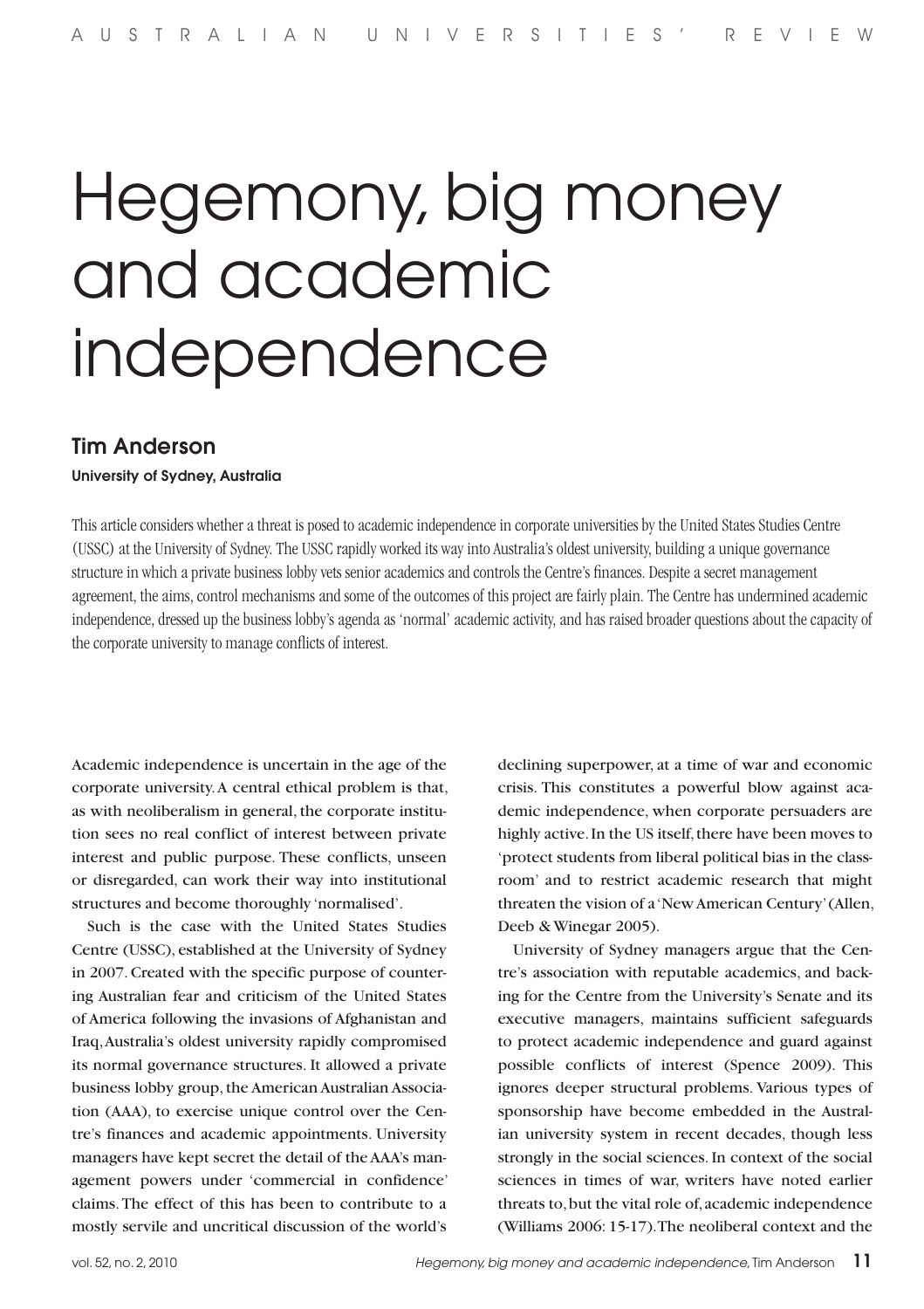peculiar corporate nature of Australian 'enterprise universities' has been addressed (Marginson & Considine 2000), and it has been observed that neoliberalism embedded in such institutions 'channels and limits academic freedoms' (Marginson 2006). Research income is already far more highly valued in Australian government support schemes than actual published research, making income an end in itself, while the elevation of sponsorships and consultancies tend to 'favour predetermined outcomes' in the constitution of knowledge (Thornton 2008: 5-6). The changes brought by the US Studies Centre are in many ways continuations of these broader forces; yet through its secret, devolved management provisions and direct subordination to a corporate lobby the Centre represents a naked threat to academic independence, displaying the brute force of hegemony and big money.

This article considers the threat posed to academic independence by the USSC, through the lens of a simple but important ethical problem – that of controlling conflicts of interest and preserving academic independence in the corporate university. It charts the creation of an openly partisan body at the University of Sydney, explores the serious departure from university governance structures in accommodating the Centre and notes some of the outcomes of the project.

## Creating a partisan body

The founding aim of the centre was no secret. Rupert Murdoch - despite his decades-long domination of the Australian media and his use of that power to promote a corporate, pro-US agenda - was alarmed at 'anti-American' prejudice in Australia. A 2005 Lowy Institute opinion poll had found, in the context of the bloody Iraq war, that as many Australians (57 per cent) feared 'US foreign policies' as feared 'Islamic extremism' (Cook 2005: 13). Murdoch is reported to have told colleagues in the New York based American Australian Association (AAA), a private business lobby drawing together corporate executives and former politicians) 'this is ridiculous, what are you blokes going to do about it?'. Within a matter of months the AAA had 'sold the idea for a [US Studies] centre to the Howard Government' (Lane 2007). A\$25 million of public money was committed to the project, with the AAA as trustee. In a press release from New York the AAA welcomed the Howard Government's move, saying the centre would 'deepen the appreciation and understanding of the United States' culture, political climate and govern-

ment'. Chairman of the Australian affiliate of the AAA, Mr Malcolm Binks, said the US Studies Centre would be 'a major extension' of the AAA's existing 'privatelyfunded education program' in Australia. 'We have the strong support of Association patron Rupert Murdoch and our Advisory Council and we believe that the Centre will become a major contributor to the deepening relationship between our two countries' (AAA 2006a). Additional but unspecified private donations would supplement the Australian government grant. Former politicians from both the Labor and Liberal parties endorsed the Centre. It is testament to the AAA's influence over the state that it both initiated and assumed control of a mostly public-funded project. Politicians of all stripes were well aware that Murdoch's media and investment network allowed him to make and break political leaders. Further, the Howard Government had already tackled the question of 'anti-Americanism' in wartime Australia, through directing an inquiry into the supposed 'bias and anti-American coverage' of the Iraq war, in certain of the ABC's radio programs (ICRP 2003). Defending the image of the US was a willing collaboration.

By November 2006 the University of Sydney had emerged from the pack victorious, successfully linking itself to the promised A\$25 million, and perhaps more after private donations. There had been tenders from other leading Australian universities, including Melbourne and ANU, and Sydney's Vice-Chancellor Gavin Brown announced: 'This is a centre for all of Australia … there's never been a more important time for Australians to develop a better understanding of the United States, its people, its government and its society'. The Centre would focus research on the core themes of 'power and democracy, 'wealth creation and rights protection' and 'American thinking'. These themes had been decided on 'after consultation with academic and business advisers in the United States and Australia'. Some 'highlights' planned for 2007 included: opinion polls on 'what Australians think about the United States', a 'national summit' on US studies and a 'classic American film' festival (University of Sydney 2006). The 2007 film festival did not eventuate; perhaps someone discovered that US film and television already saturated Australia; later in 2009 the Centre did provide some sponsorship for the Sydney Film Festival.

Rupert Murdoch's role was celebrated at an AAA dinner in Sydney, held to launch the USSC. He was explicit about the ideological task facing the Centre: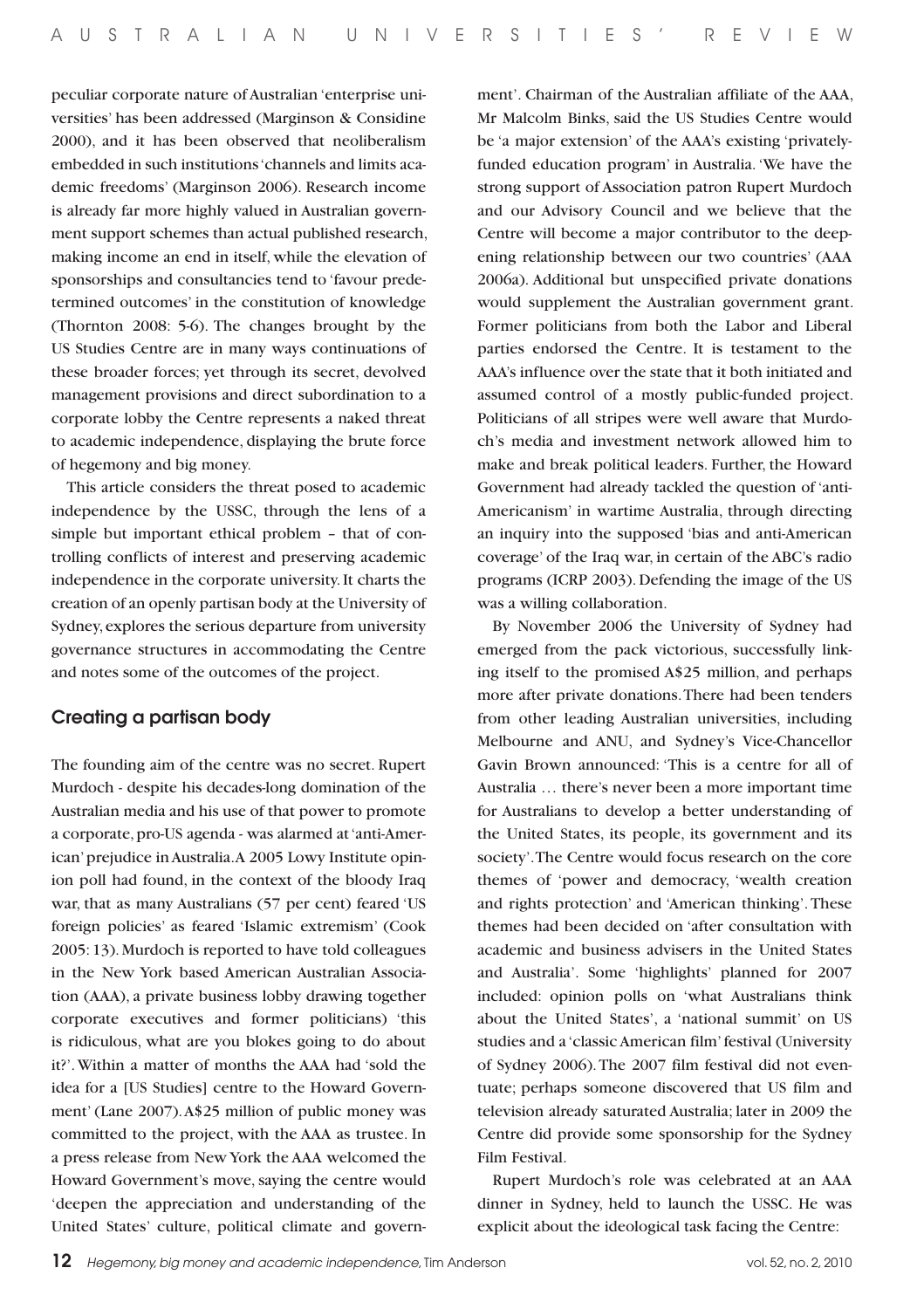'Australians must resist and reject the facile, reflexive, unthinking anti-Americanism that has gripped much of Europe … Australian sentiment is thankfully nowhere near Europe's level of hostility – but it could get there; and it mustn't.'

A key supporter of the Iraq invasion, Murdoch predicted that the Centre would 'raise awareness, dispel myths, groom new leaders' (Fife-Yeomans 2006). To make the point absolutely clear, retired Liberal MP and AAA member Michael Baume warned that his group would pull the funding 'if the Centre succumbed to the anti-American prejudice endemic in Australian universities' (Lane 2007).

Local resistance to the Centre was weak, particularly from academics. Some students at the University of Sydney briefly protested. The postgraduate union saw opposition to the Centre as part of the anti-war movement, as well as a defence of 'academic freedom from corporate influence' (SUPRA 2007). The AAA was alive to the anti-war link, as its Western Australian branch responded to criticism from the academics union:

'The anti-war group, the NTEU (National Tertiary Education Union) has slammed the American Australian Association of NSW claiming that it has placed undue pressure on the Sydney University in accepting AAA funding [sic] for its US Studies Centre … The union states that AAA "seriously challenges the ability of university staff to exercise academic freedom" … The union is conducting anti-war, anti-US, and anti-Howard rallies in every capital city of Australia. The Diplomatic Security Service is monitoring the group's activities very closely' (AAAWA 2007).

Criticism of the Centre, as of the Iraq war, was apparently seen as a matter of state security.

#### Governance to order

It is hardly surprising that the big powers demand support for their image enhancement. What is remarkable is how such operations get 'normalised' within academic institutions.

After the University of Sydney won the Government-funded but AAA-managed tender a board, an academic advisory committee and a panel of academics was assembled. The USSC Board Chair was the AAA Chairman, Malcolm Binks, while most of the rest were retired corporate executives or politicians. Other than the newly appointed CEO of the Centre, there was only one other academic on the board, the University Provost. The Academic Advisory Committee was more diverse, but clearly had little power. The AAA was

firmly in control. Academic Robert Manne noted that the AAA had been placed in 'the driver's seat', by securing a majority on the Centre's Board.

'The Board not the University would make the key appointments. The Board not the University would control the funds … There was not the slightest pretence that the Centre enjoyed academic freedom, as over the past century or longer that idea has been understood (Manne 2007).

He also noted the lack of academic criticism.

The Centre set up shop in 2007 with a visitor and small grants program, developing a Master of US Studies degree, which began in 2008. Undergraduate subjects were planned for 2010. The Centre is led by Geoffrey Garrett, an Australia-born academic with some experience in Europe and the US. He has a respectable list of publications on globalisation and institutional politics, and confidently describes himself as 'among the most influential political scientists of his generation' (Garrett 2009). His publications have included qualified support for IMF privatisation policies (Brune, Garrett &Kogut 2004), and a longer reflection on "how the costs and benefits of globalization have been apportioned around the world" (Garrett 2004a and 2004b).

Academics at the University of Sydney were invited to associate themselves with the Centre and teach units of study. Given that there were no immediate benefits to this, it is curious why so many did. Perhaps they hoped their association would look good in promotion applications? Maybe academics, being a fairly conformist lot, just want to please their institution? It was certainly true that the Centre, with its big money and high profile sponsors, was seen as important by university managers.

Alarmed by the implications for critical study of the United States, I wrote to the Vice-Chancellor, asking him 'what specific conflict of interest principles apply to the University's accepting money' for projects such as the USSC, and what specific process was followed when setting up the Centre, so as 'to avoid conflicts of interest and to protect academic independence?'. Dr Spence replied that, while initial discussions took place under his predecessor Gavin Brown, when he arrived he had been 'very impressed with the quality of the academic and outreach activities of the Centre and the impact they are having on scholarly and public discussions in relation to the US'. Provisions relevant to my questions, were contained in 'a formal Agreement between the University and the American Australian Association'. These included: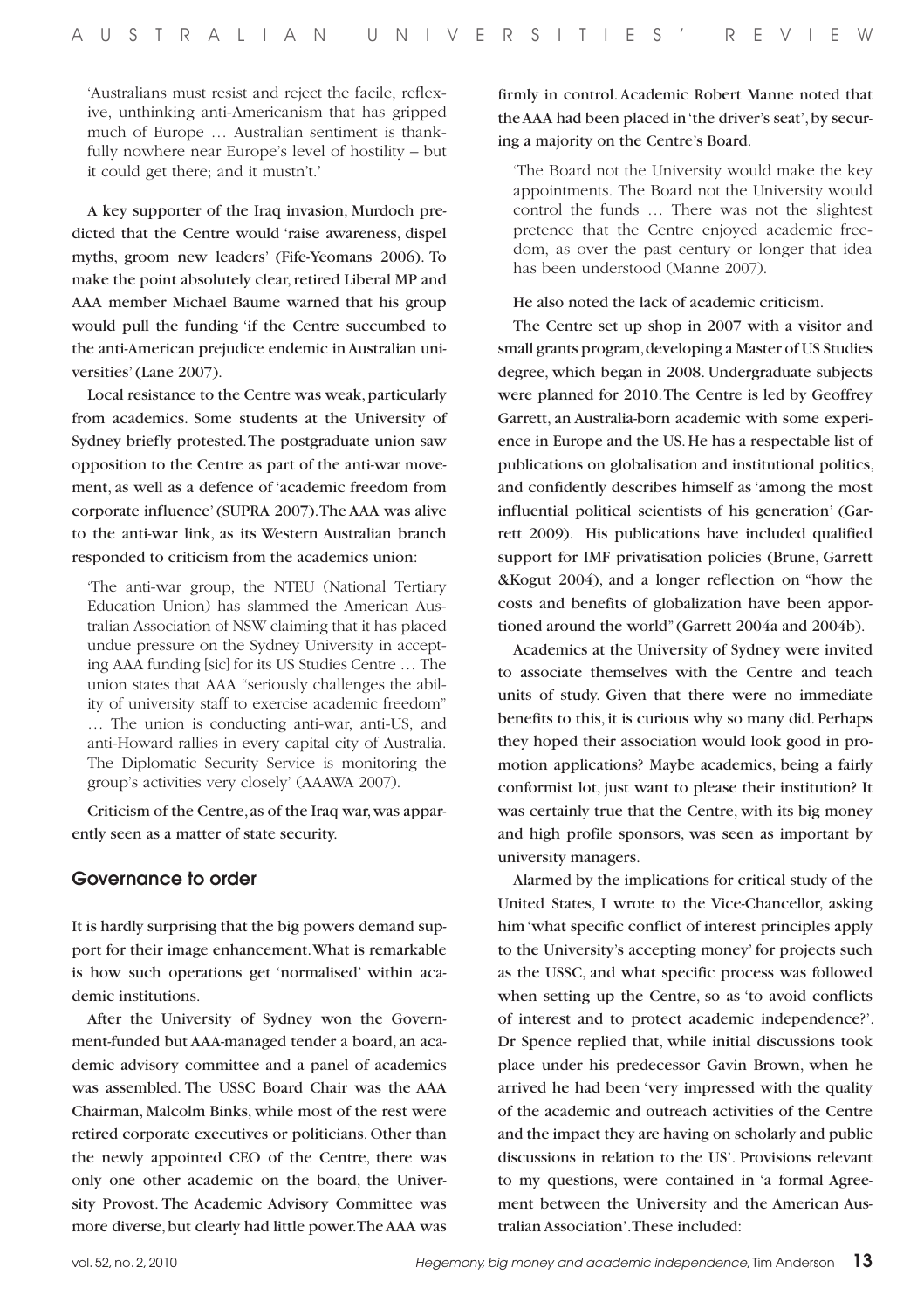'First, all academic staff employed to work in the USSC are employed by the University and seconded to the Centre. The terms and conditions of their employment are the same as all University academic staff … Second, all academic staff employed by the USSC have and will continue to be selected through the University's normal provisions for the appointment of academic staff … Third … an Academic Committee has been established 'to ensure objectivity, quality and independence of scholarly activities'' (Spence 2009).

With the academic advisory committee and scrutiny 'at a very high level', the proposal for the Centre had received 'strong support by the Senate and Senior Executive Group of the University'. In relation to what conflict of interest and academic independence principles applied, the Vice-Chancellor simply added that such matters were 'outlined in a variety of documents' which could be found on the University's website (Spence 2009).

The University's Strategic Plan for 2007-2010 does contain a section called 'Our Vision and Values', but all three of its 'aspirations' concern competitive rankings, while its 'values' include a range of adjectival nouns but not 'academic independence'. The 'Core Purpose' of the University did indeed mention 'academic freedom', but mixed this seamlessly with 'human aspirations and a practical business sense'. The only 'conflict of interest' provisions appear in two formal statements which set out 'the university's expectations of its staff and affiliates', that is, in relation to individual behaviour (University of Sydney 2010a, 2010b). Expectations of the corporate university in relation to conflict of interest appear to have been left uncodified and thus a matter for determination by managers and governing bodies. However one principle concerning individual staff conduct in relation to 'gifts and benefits' is worth noting: 'gifts may be accepted only if the recipient is satisfied that they cannot be compromised, or be seen to be compromised, by doing so' (University of Sydney 2010a: s.8). While the term 'academic independence' is mentioned in discussion from time to time, it does not appear to be enshrined in any formal statement of principle.

I asked for a copy of the formal Agreement between the University and the AAA, but was told this was not possible as 'the University Host Agreement between USyd and AAA is commercial-in-confidence and not publicly available. It is not for release' (Gerrie 2009). A further enquiry confirmed the secrecy of this agreement: 'The commercial-in-confidence agreement between the University and the American Australian Association determines how funds are provided to the Centre. Your questions relate to how those funds are expended and that has been clearly answered' (Nutbeam 2009).

Fortunately, the management concerns of the AAA can be read from its tender document, which is publicly available. Prepared before the University of Sydney had won the bid, the document sets out a number of clear principles on proposed management and the role of the AAA (2006b). The business lobby makes it clear that, not only will it select a University to host the Centre, it will also control the annual release of funds to the Centre 'in accordance with an initial 5-year agreement between the University and AAA Australia'. The AAA will 'oversee the endowment that is being put together to provide permanent funding for the Centre' and will carry out an evaluation of the Centre's activities in 2012 (AAA 2006b: 2). On 'governance', the Centre will have a 'separate governing body' with 'absolute transparency' and a 'high quality governing board'. The appointment of the CEO and 'senior staff … will only be made after close consultation between the host university and AAA Australia'. The tender document repeats the claim - negated by subsequent privacy provisions invoked by the university - that 'there will be a clearly transparent relationship between the Host University and the USSC' (AAA 2006b: 5-6).

Privacy provisions mask what private money, if any, is involved. The main public commitment is the federal government's \$25 million, most of which is apparently to be invested so that its income stream can be used for recurrent funding. The host university wears most of the capital costs as it is expected to 'acquire, renovate or extend buildings to house the Centre'. Nevertheless, the website and the domain name of the Centre 'will be held by AAA Australia and licensed to the Host University' and the University is to be required to submit 'annual and other' reports, 'as well as audited financial statements' to AAA Australia (AAA 2006b: 6, 8, 10). It is fair to suppose that most, if not all, of these key concerns made their way from the tender document into the management agreement. The Centre has hardly been subsumed into the normal governance structures of the University of Sydney.

From the privacy provisions we can conclude that the AAA's claim to be constructing a governance structure of 'absolute transparency' has turned out to be false. From the tender document we can reasonably conclude that the secret management document will have replicated the demand for all senior appointments to the Centre to be made only after 'close consultation'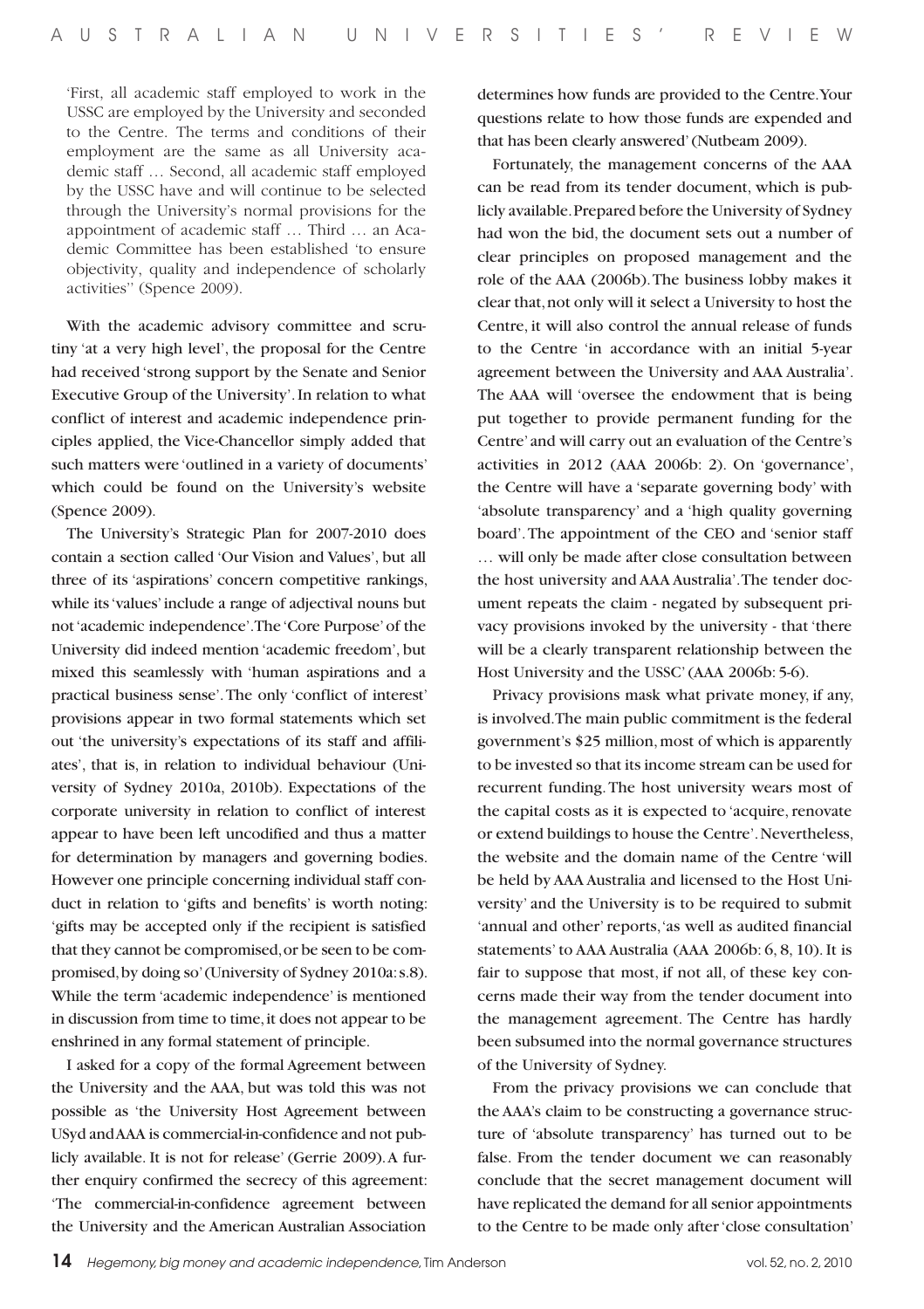between the university and AAA Australia. Of course, the Chair of the AAA is also Chair of the Centre and academics of any sort are a minority on the Board. So the Vice-Chancellor's claim that the Centre's academic staff are being 'selected through the University's normal provisions for the appointment of academic staff' might also be questioned. In addition to vetting all senior appointments, the private lobby group has demanded detailed and annual accountability of the University, on top of the five year review, and clearly holds the purse strings as well as the intellectual property associated with the Centre. The University provides a cloak of intellectual legitimacy for the project; but the private lobby group holds the reins and has positioned itself to move the Centre elsewhere, if dissatisfied.

## Critical understandings?

In practice, such management controls might never be used. In the first place, vetted senior managers know what is expected and others second-guess it. Secondly, a degree of 'normal' pluralism can quickly mask a partisan body. Money also buys acceptance. Doling out grants to academics for a range of research projects (on such topics as comparative social policy, Civil War America, US markets, American English, US education policy) is a sure way to placate the academic masses.

The United States is a huge and complex country with many remarkable social and cultural features. It deserves study, but not uncritical study. The US is also a dominant power that has denied its imperial status, and has often engaged in appalling brutality and repression, repeatedly violating international law (see e.g. Blum 2000). This is a country, like previous empires, that regards itself above laws that apply to others. Yet revisions of the official self-image - that of a benevolent hegemony which promotes 'freedom' and universal rights – are often met with fear and hostility. Certainly the corporate media does not give space to such critical views. On a daily basis they promote important elements of the dominant ideology: the need for military intervention, privatisations and corporate privilege. As a result of this powerful normative process, critical views of the US can even strike young Australian students as 'biased', simply because they are critical. And despite the popular rejection of each new war, pro-US views are well entrenched. For example Wikipedia, an online encyclopaedia which reports a 'consensus' of corporate media sources, does not include any of the 20th century activities of the USA under its entry on 'imperialism', nor anything on the Marxist views of imperialism as an exercise in economic domination. In other words, there is a great deal of acculturation and self-censorship in English speaking cultures, even before we come to new institutions dedicated to backing hegemonic ideology.

For all these reasons, the raw nerves of our 'single super-power' are likely to be soothed by the activities of the US Studies Centre. But what of critical understandings, in the Australian academy? The Centre threatens these, not so much by its support for the 'safer' areas of research (though these tend to privilege US-centric views of the world), but by excluding important critical voices and privileging the 'embedded academics': that group of intellectuals which have become fairly seamlessly integrated into the US state and corporate power structures.

To get a sense of the Centre's actual 'pro-American' bias, let's start with its visiting scholars. Of the 46 listed visitors for 2007-2009, I could only find one who was a notable critic of US foreign policy. Journalist James Fallows, though not a radical, has published extensively against the Bush Administration's war in Iraq. By contrast, one third of that group (16 of 46) have worked substantially for the US or Australian governments (USSC 2010b). On top of that, several are members of conservative US think tanks and three more have been prominent in the US corporate media.

Francis Fukuyama, for example – famous for proclaiming the 'end of history' when the Soviet Union collapsed, and then for joining those who asserted that 'the world had changed' after the events of 11 September, 2001 – was a prominent member of the neoconservative 'Project for a New American Century'. This group wrote to President Clinton in 1998 and to President Bush in 2001, urging them to invade Iraq and remove President Saddam Hussein from power (History Commons 2010). Fukuyama later split from the pro-Bush group, but remains a committed advocate for world-wide US ascendency. He chairs the executive committee of *The American Interest* journal, which continues to press 'New American Century' arguments (e.g. Kurth 2009).

Other visitors to the Centre (USSC 2010b), like Fukuyama, bring with them the assumptions of the US elite. Clifford May has been a leader in two conservative think tanks, the Foundation for the Defense of Democracies, and the Committee on the Present Danger. Peter Gourevich, a Harvard academic, is a member of the conservative Council on Foreign Relations (CFR), which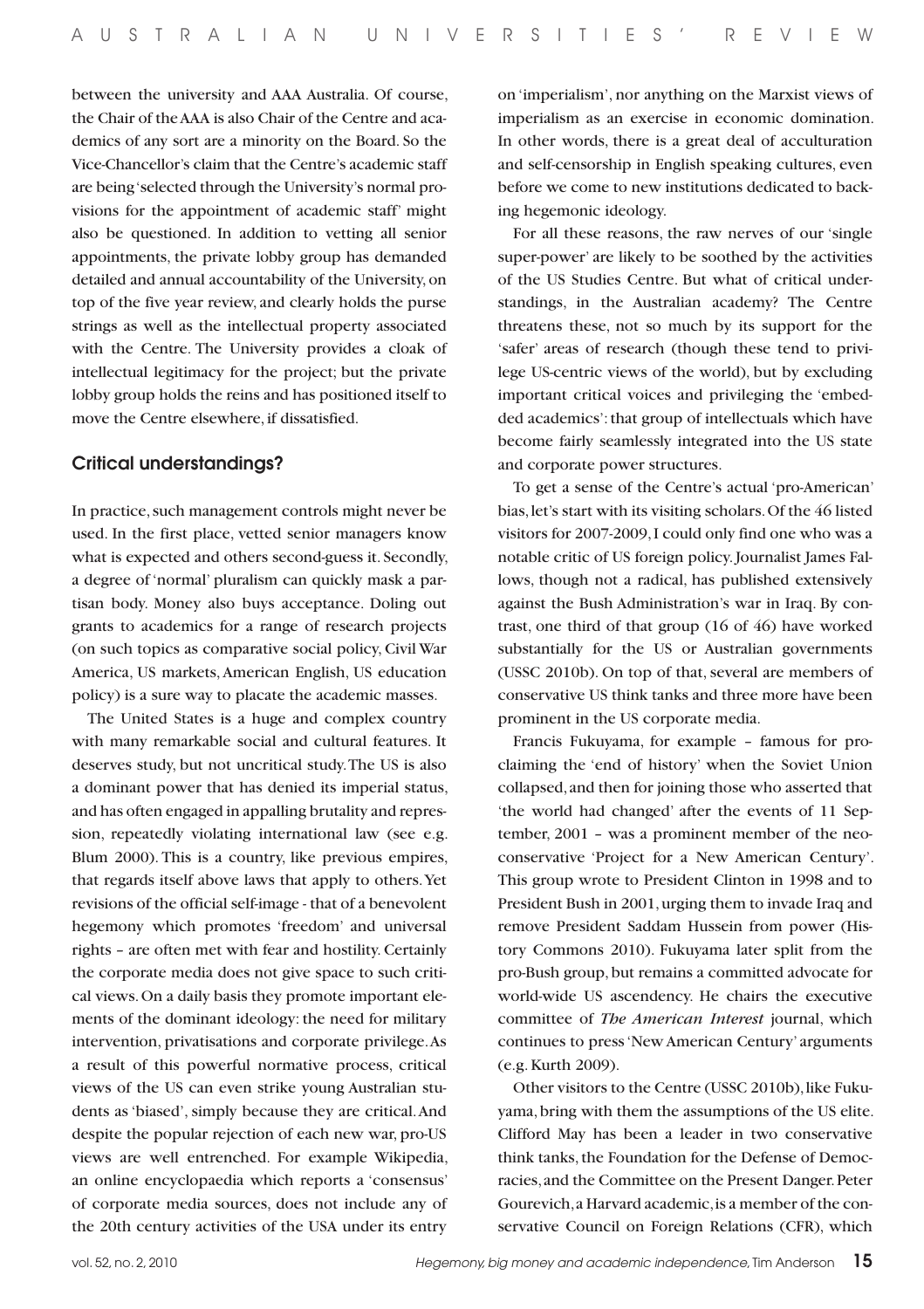publishes Foreign Affairs. Jonathan Pollack is a former member of the CFR. Barry Jackson, was an adviser to President GW Bush. Jeffrey Sachs was a former World Bank 'shock therapy' economist, and prominent advocate of the 'Washington Consensus'. Jim Johnson was a democrat party strategist, while Robert Lawrence, now a Harvard economist, was an economic adviser to President Clinton. Peter Scher is a former US trade diplomat and more recently an executive with JP Morgan. Anne-Marie Slaughter is Princeton academic now on leave to work for the Obama Administration, while Harriet Mayor Fulbright has worked extensively in the US Government. From the US corporate media we have Australian-born Robert Thomson, the Murdochappointed Managing Editor of the Wall Street Journal, Mike Chinoy from CNN and Michael Parks who was an editor for the *Los Angeles Times.*

From the point of view of the AAA, such connections probably qualify such people as academic visitors. From the point of view of critical understandings of US foreign policy, it is another story. The group brings a surge of predictable homogeneity when it comes to views of US power and, in particular foreign relations. Where are the prominent critics, whether from within or without the US?

It may not be surprising to find that the Centre's teaching program does not seem to include studies on US imperialism, or contemporary neo-colonialism. Instead we have a postgraduate course on US 'exceptionalism' and a planned undergraduate course on 'Obama's America'. The question of US 'exceptionalism' – the idea that the US has a unique and exemplary 'mission' in the world - takes on new meaning in context of the wars of the 21st century. Academics have criticised 'American exceptionalism' as a 'potentially grave obstacle to understanding international security' (Patman 2006: 964) and have warned of the consequences of entrenched double standards, or 'the displacement of the rule of law by the law of the exception' (Crocker 2007). However the teacher of the Centre's course is inclined to take the heat out of that debate, trying to 'normalise' the concept by saying that the US 'may be an exceptional nation', but then other nations can be too (Phillips 2008).

In any event, such courses seem likely to align themselves with the North American theories of 'hegemonic stability' (e.g. Kindleberger 1973) - the idea of a benign role for a 'single superpower' - than theories of 'imperialism and uneven development' (Amin 1976) or 'imperialism and dependency' (Frank 1967), which

look more critically at international economic relations. The Centre also seems likely to reinforce the idea that Australia will remain a dependency of the US. Geoffrey Garrett's course on 'Obama's America', for example, suggests that 'the dramatic political and economic changes taking place before our eyes in America … will shape lives in Australia and around the world for years to come'. Alarmingly, he also predicts an '*expanding* struggle against violent Islamic extremism'; as though the existing US-initiated wars in several Muslim countries were not enough (USSC 2010c).

Retired Australian politicians do not miss out. Former Labor leader Kim Beazley was a board member of the Centre, before his appointment as Ambassador to the US. Former Prime Ministers Bob Hawke and John Howard – united at least in their past enthusiasm for US military adventures – have been appointed to a 'Council of Advisers', along with former Bush Administration member, Richard Armitage (USSC 2010d). Former Howard Government Minister Robert Hill was scheduled to teach a summer school course on 'Climate Change after Copenhagen – Australia, the US and the World'. As Defence Minister, Robert Hill authorised Australian participation in the 2003 invasion of Iraq. We seem unlikely to get critical perspectives on US foreign policy from any of these people.

#### Concluding remarks

The USA certainly deserves study, but study without pre-determined agendas. We live in a propaganda age where the 'deck' is stacked against critical understandings of the big powers, and of those with big money. The influence of the US these days is enhanced by the corporate media, by armies of sub-contractors, 'embedded journalists', paid consultants, think-tanks and statefunded NGOs. All these help normalise hegemonic views on important issues such as war, terrorism, markets, privatisations and the role of the US.

Now we have a partisan body, committed to attacking the supposed 'anti-Americanism' in Australian society. It has worked its way, without much resistance, into the oldest university in our country. That university, in turn, developed new forms of governance to 'normalise' this partisan project. It is not clear whether the United States Studies Centre will make much difference to Australian public debate on the US. However the exercise has undermined academic independence at the University of Sydney, has dressed up a private business lobby's agenda as 'normal' academic activity,